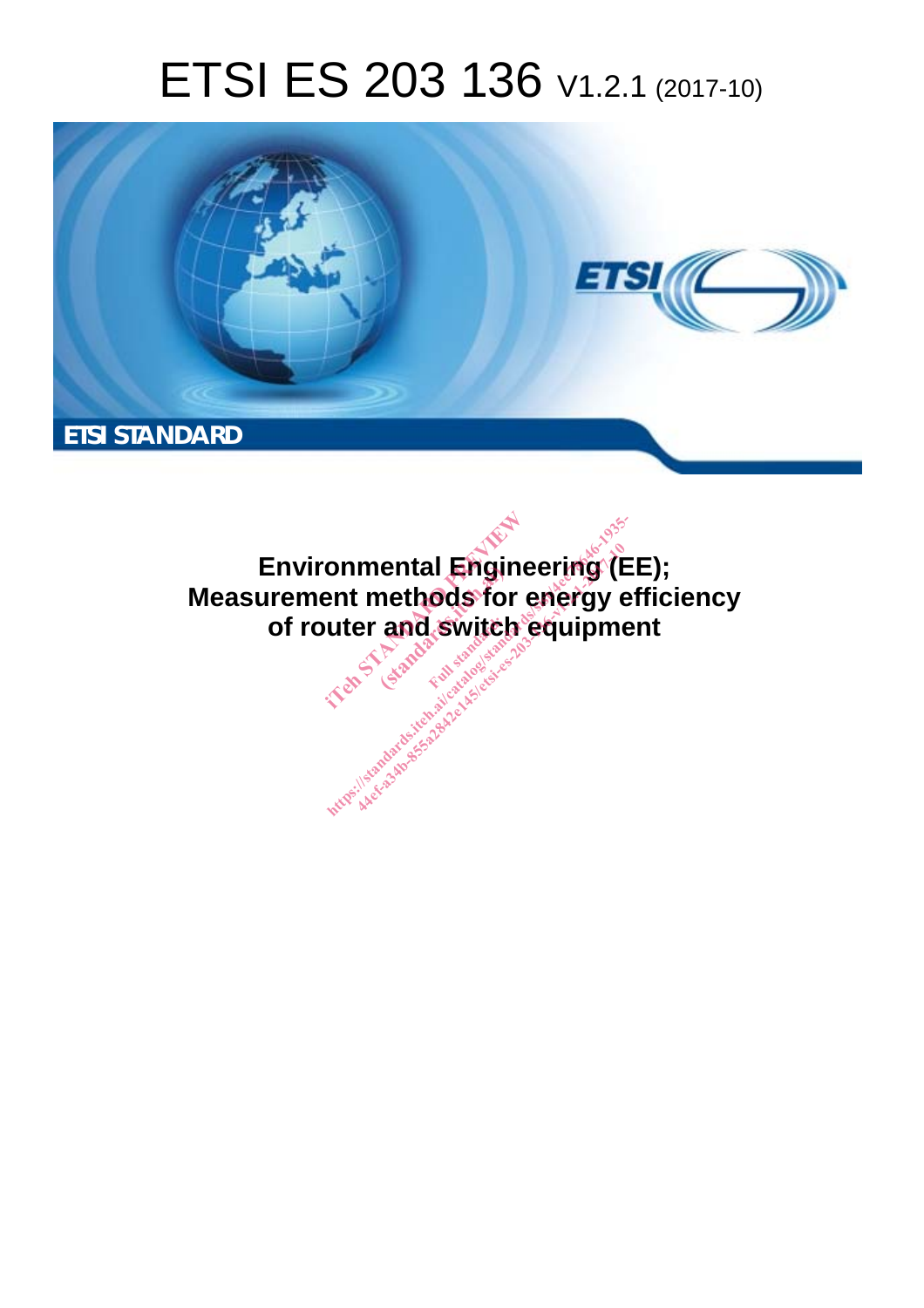Reference RES/EE-EEPS30

Keywords configuration, EEER, router, switch

#### *ETSI*



http://www.etsi.org/standards-search

The present document may be made available in electronic versions and/or in print. The content of any electronic and/or print versions of the present document shall not be modified without the prior written authorization of ETSI. In case of any existing or perceived difference in contents between such versions and/or in print, the only prevailing document is the print of the Portable Document Format (PDF) version kept on a specific network drive within ETSI Secretariat.

Users of the present document should be aware that the document may be subject to revision or change of status. Information on the current status of this and other ETSI documents is available at https://portal.etsi.org/TB/ETSIDeliverableStatus.aspx

If you find errors in the present document, please send your comment to one of the following services: https://portal.etsi.org/People/CommiteeSupportStaff.aspx

#### *Copyright Notification*

No part may be reproduced or utilized in any form or by any means, electronic or mechanical, including photocopying and microfilm except as authorized by written permission of ETSI. The content of the PDF version shall not be modified without the written authorization of ETSI. The copyright and the foregoing restriction extend to reproduction in all media.

> © ETSI 2017. All rights reserved.

**DECT**TM, **PLUGTESTS**TM, **UMTS**TM and the ETSI logo are trademarks of ETSI registered for the benefit of its Members. **3GPP**TM and **LTE**™ are trademarks of ETSI registered for the benefit of its Members and of the 3GPP Organizational Partners. **oneM2M** logo is protected for the benefit of its Members.

**GSM**® and the GSM logo are trademarks registered and owned by the GSM Association.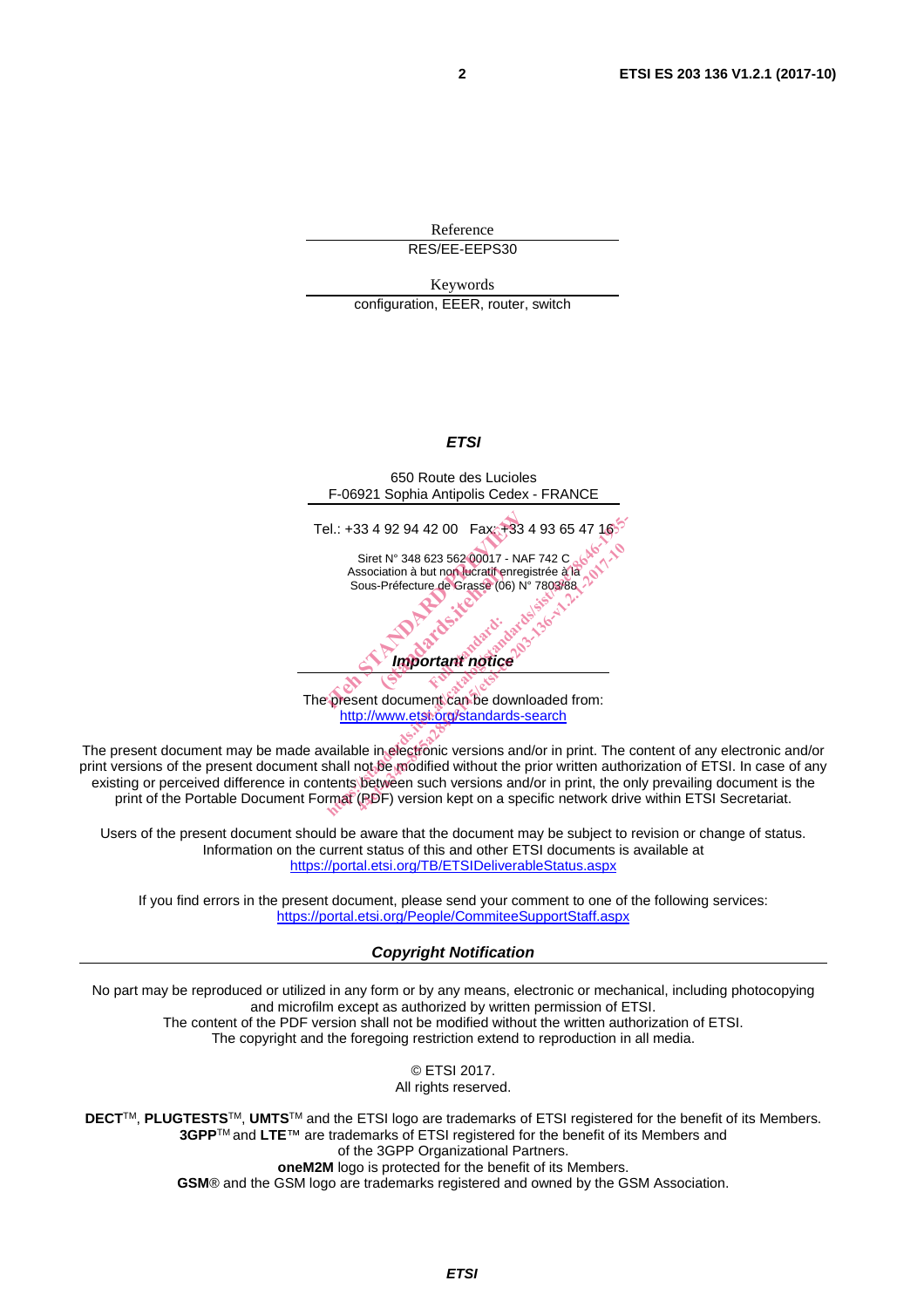# Contents

| 1                                                                                 |  |
|-----------------------------------------------------------------------------------|--|
| $\overline{2}$<br>2.1<br>2.2                                                      |  |
| 3<br>3.1<br>3.2                                                                   |  |
| $\overline{4}$<br>4.1<br>4.2                                                      |  |
| Definitions of the Equipment Energy Efficiency Ratio for Router and Switch 7<br>5 |  |
| 6                                                                                 |  |
|                                                                                   |  |

 $\overline{\mathbf{3}}$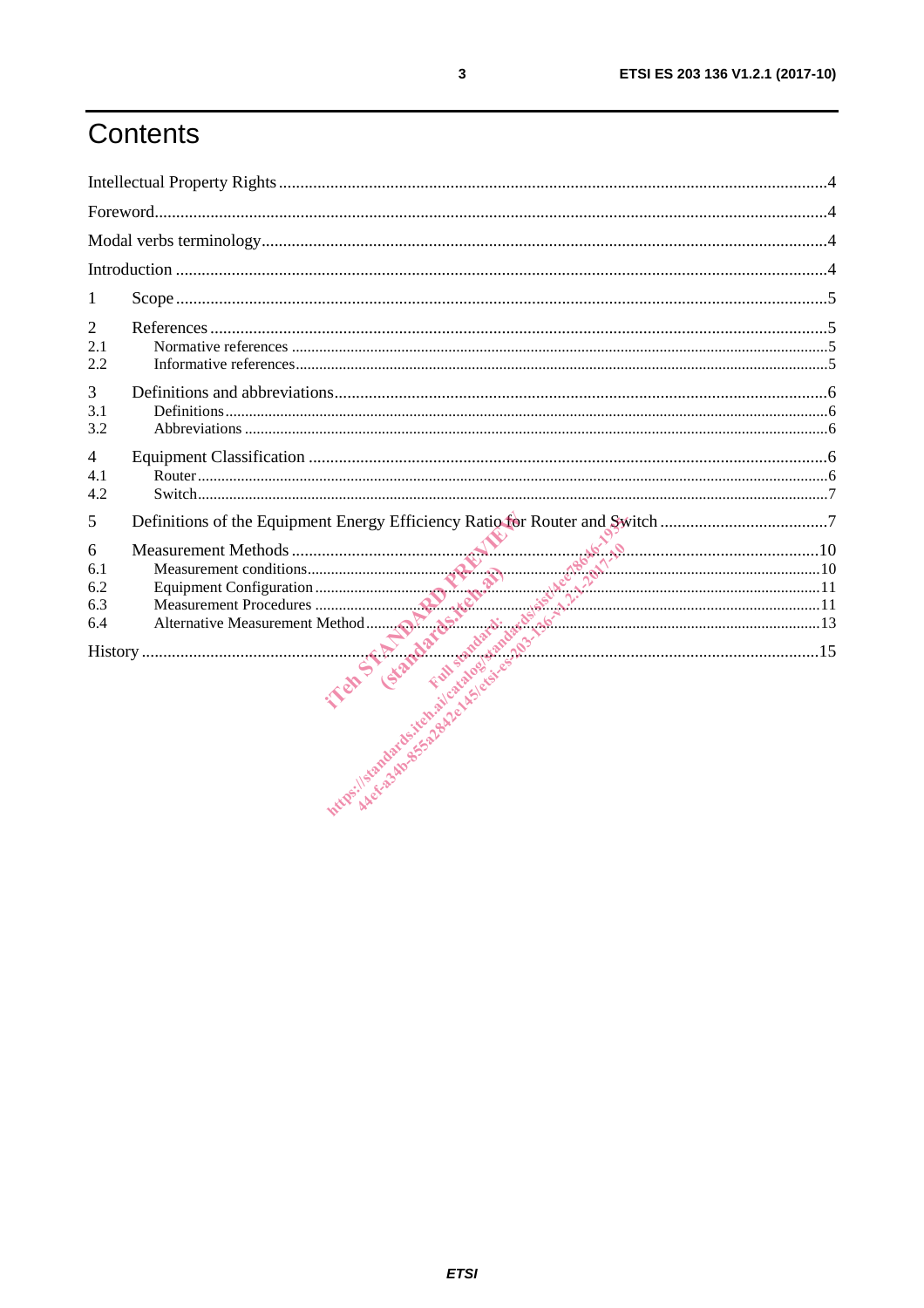# Intellectual Property Rights

#### Essential patents

IPRs essential or potentially essential to the present document may have been declared to ETSI. The information pertaining to these essential IPRs, if any, is publicly available for **ETSI members and non-members**, and can be found in ETSI SR 000 314: *"Intellectual Property Rights (IPRs); Essential, or potentially Essential, IPRs notified to ETSI in respect of ETSI standards"*, which is available from the ETSI Secretariat. Latest updates are available on the ETSI Web server (https://ipr.etsi.org/).

Pursuant to the ETSI IPR Policy, no investigation, including IPR searches, has been carried out by ETSI. No guarantee can be given as to the existence of other IPRs not referenced in ETSI SR 000 314 (or the updates on the ETSI Web server) which are, or may be, or may become, essential to the present document.

#### **Trademarks**

The present document may include trademarks and/or tradenames which are asserted and/or registered by their owners. ETSI claims no ownership of these except for any which are indicated as being the property of ETSI, and conveys no right to use or reproduce any trademark and/or tradename. Mention of those trademarks in the present document does not constitute an endorsement by ETSI of products, services or organizations associated with those trademarks.

## Foreword

This ETSI Standard (ES) has been produced by ETSI Technical Committee Environmental Engineering (EE). In the present document "**shall**", "**shall not**", "**should**", "should", "should not", "**may**", "need not", "will", "will not", "can" and

# Modal verbs terminology

"**cannot**" are to be interpreted as described in clause 3.2 of the ETSI Drafting Rules (Verbal forms for the expression of provisions). duced by ETSI Technical Committee duced by ETSI Technical Committee Environment<br>Ology and the state of the standards of the standards of the standards of the standard signal of the standard signal of the standard standards of the standard signal of the sta d by ETSI Technical Committee Environment<br>
1994<br>
24 and 24 degree of the conduction of the conduction of the conduction of the conduction of the conduction of the conduction of the conduction of the conduction of the condu

"**must**" and "**must not**" are **NOT** allowed in ETSI deliverables except when used in direct citation.

## Introduction

The present document defines the energy consumption metrics and measurement methods for router and Ethernet switch equipment.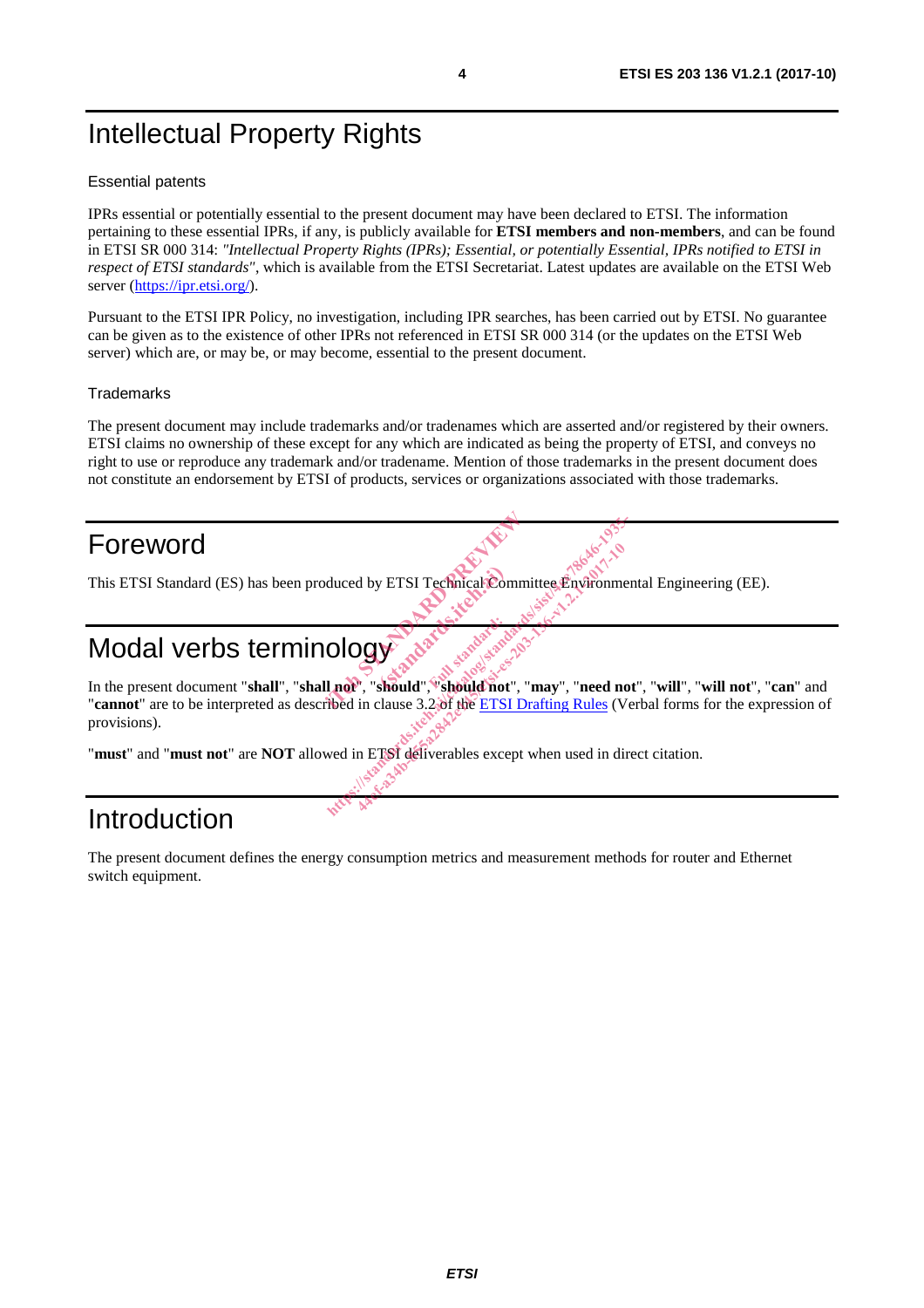## 1 Scope

The present document defines the methodology and the test conditions to measure the power consumption of router and switch equipment.

The present document is applicable to Core, edge and access routers.

Home gateways are not included in the present document.

## 2 References

#### 2.1 Normative references

References are either specific (identified by date of publication and/or edition number or version number) or non-specific. For specific references, only the cited version applies. For non-specific references, the latest version of the referenced document (including any amendments) applies.

Referenced documents which are not found to be publicly available in the expected location might be found at https://docbox.etsi.org/Reference/.

NOTE: While any hyperlinks included in this clause were valid at the time of publication, ETSI cannot guarantee their long term validity. included in this clause were valid at the<br>
increase were valid at the<br>
increase of the application of the<br>
increase of Router and Ethernet S<br>
Tehering Efficiency for Telecommunic<br>
Increase Efficiency for Telecommunic<br>
depo

- [1] ATIS-0600015.03.2009: "Energy Efficiency for Telecommunication Equipment: Methodology for Measurement and Reporting for Router and Ethernet Switch Products".
- The following referenced documents are necessary for the application of the present document.<br>
(1) ATIS-0600015.03.2009: "Energy Efficiency for Telecommunication Equip<br>
Measurement and Reporting for Router and Ethernet Swi [2] ATIS-0600015: "Energy Efficiency for Telecommunication Equipment: Methodology for Measurement and Reporting - General Requirements". Fuller and Ethecore<br>Full cy for Telecore<br>Telecore

## 2.2 Informative references

References are either specific (identified by date of publication and/or edition number or version number) or non-specific. For specific references, only the cited version applies. For non-specific references, the latest version of the referenced document (including any amendments) applies. de the methods. The propriet of the application of the present does<br>
active increase the application of the present does<br>
3.2009: "Energy Efficiency for Telecommunication<br>
Reporting for Router and Ethernet Switch Produce<br> Examples and Ethernet Switch Production of the Present doorting for Router and Ethernet Switch Production Continues of Telecommunication Equipments<br>orting - General Reguliements".<br>Concept Content Reguliements and Content C

NOTE: While any hyperlinks included in this clause were valid at the time of publication, ETSI cannot guarantee their long term validity.

The following referenced documents are not necessary for the application of the present document but they assist the user with regard to a particular subject area.

[i.1] ETSI EN 300 132-2: "Environmental Engineering (EE); Power supply interface at the input to telecommunications and datacom (ICT) equipment; Part 2: Operated by -48 V direct current (dc)".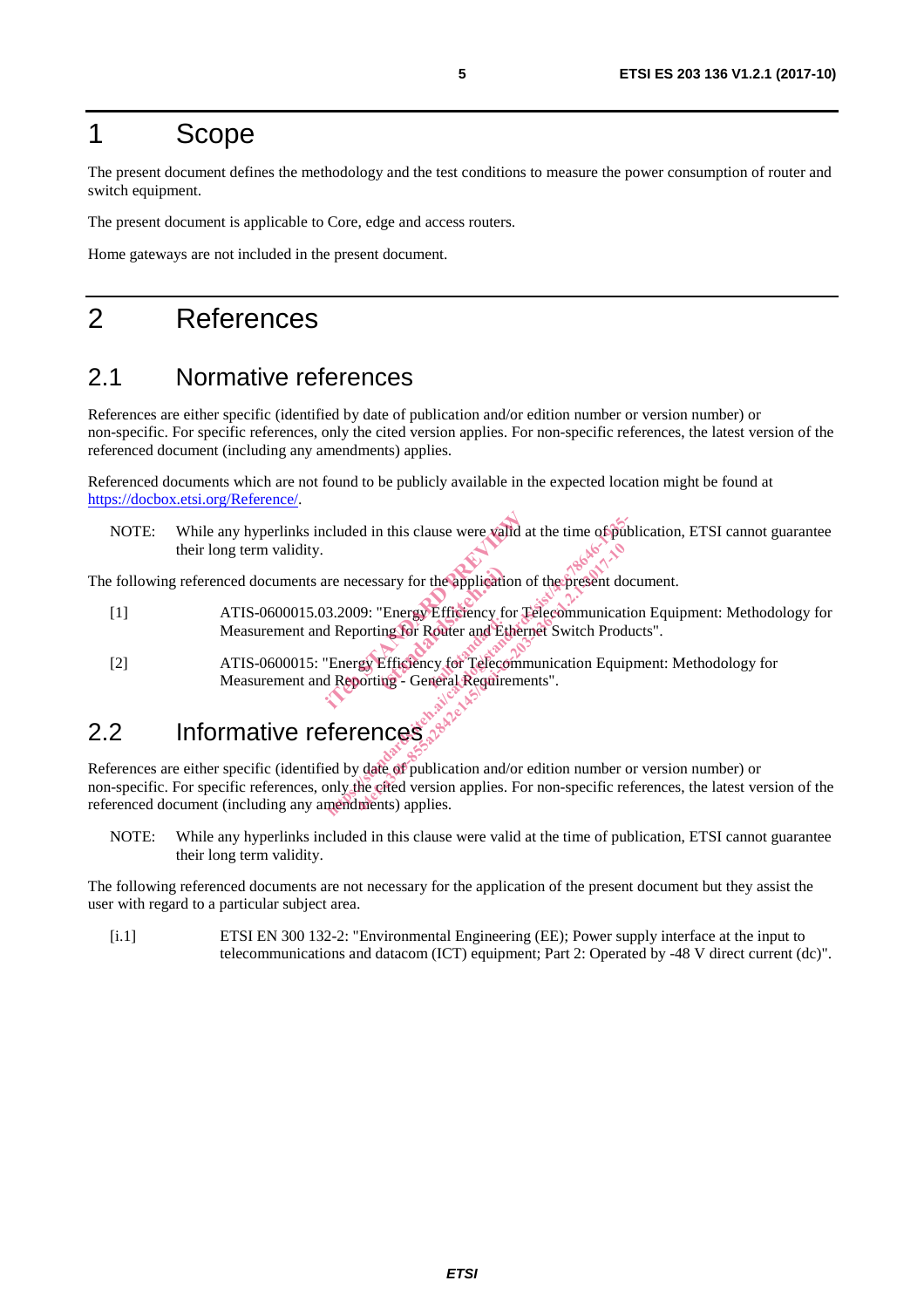## 3 Definitions and abbreviations

#### 3.1 Definitions

For the purposes of the present document, the following terms and definitions apply:

**aggregation mode:** mode in which, a few (typically higher bandwidth) ports on the equipment are considered UPLINK ports; while majority (typically lower bandwidth) ports are considered user ports

NOTE: In this configuration the data flow is strictly from user ports to uplink ports and vice versa. User ports do not communicate with each other through this equipment.

**core mode:** mode in which all ports are considered similar and have similar bandwidth

NOTE: In this configuration the data flow is so that each port communicate with one another.

**maximum configuration:** configuration with maximum capacity where whole slots of the equipment are configured with maximum interface bandwidth line cards, all of the interfaces can work at the maximum data rate

#### 3.2 Abbreviations

|             | The Terms of the Contract of the Contract of the Contract of the Contract of the Contract of the Contract of the Contract of the Contract of the Contract of the Contract of the Contract of the Contract of the Contract of t<br>r the purposes of the present document, the following abbreviations apply: |
|-------------|--------------------------------------------------------------------------------------------------------------------------------------------------------------------------------------------------------------------------------------------------------------------------------------------------------------|
| AC          |                                                                                                                                                                                                                                                                                                              |
| <b>ATM</b>  |                                                                                                                                                                                                                                                                                                              |
| DC          |                                                                                                                                                                                                                                                                                                              |
| EE          |                                                                                                                                                                                                                                                                                                              |
| <b>EEER</b> |                                                                                                                                                                                                                                                                                                              |
| <b>EER</b>  |                                                                                                                                                                                                                                                                                                              |
| <b>EUT</b>  |                                                                                                                                                                                                                                                                                                              |
| <b>FDDI</b> |                                                                                                                                                                                                                                                                                                              |
| FE          |                                                                                                                                                                                                                                                                                                              |
| <b>GE</b>   |                                                                                                                                                                                                                                                                                                              |
| <b>IMIX</b> |                                                                                                                                                                                                                                                                                                              |
| <b>IP</b>   |                                                                                                                                                                                                                                                                                                              |
| <b>MPU</b>  |                                                                                                                                                                                                                                                                                                              |
| <b>NDR</b>  |                                                                                                                                                                                                                                                                                                              |
| <b>OSI</b>  |                                                                                                                                                                                                                                                                                                              |
| <b>PAR</b>  |                                                                                                                                                                                                                                                                                                              |
| PoE         | Power other Ethernet                                                                                                                                                                                                                                                                                         |
| QoS         | <b>Quality of Service</b>                                                                                                                                                                                                                                                                                    |

## 4 Equipment Classification

#### 4.1 Router

Routers are typical packet switching equipment running at the network layer of OSI layer 3. The router selects the optimal route according to the destination address of the received packet through a network and forwards the packet to the next router. The last router is responsible for sending the packet to the destination host.

Routers connect different physical networks and manually configure and run standard protocols to obtain the information of each subnet such as label, number of devices, names and addresses, etc. and thus generate and maintain a live forwarding routing table. Based on this table, each IP packet passing these routers will be assigned an optimal path according to the longest matching rules and be forwarded to the right path, if the path searching of the packet fails, this packet will be abandoned.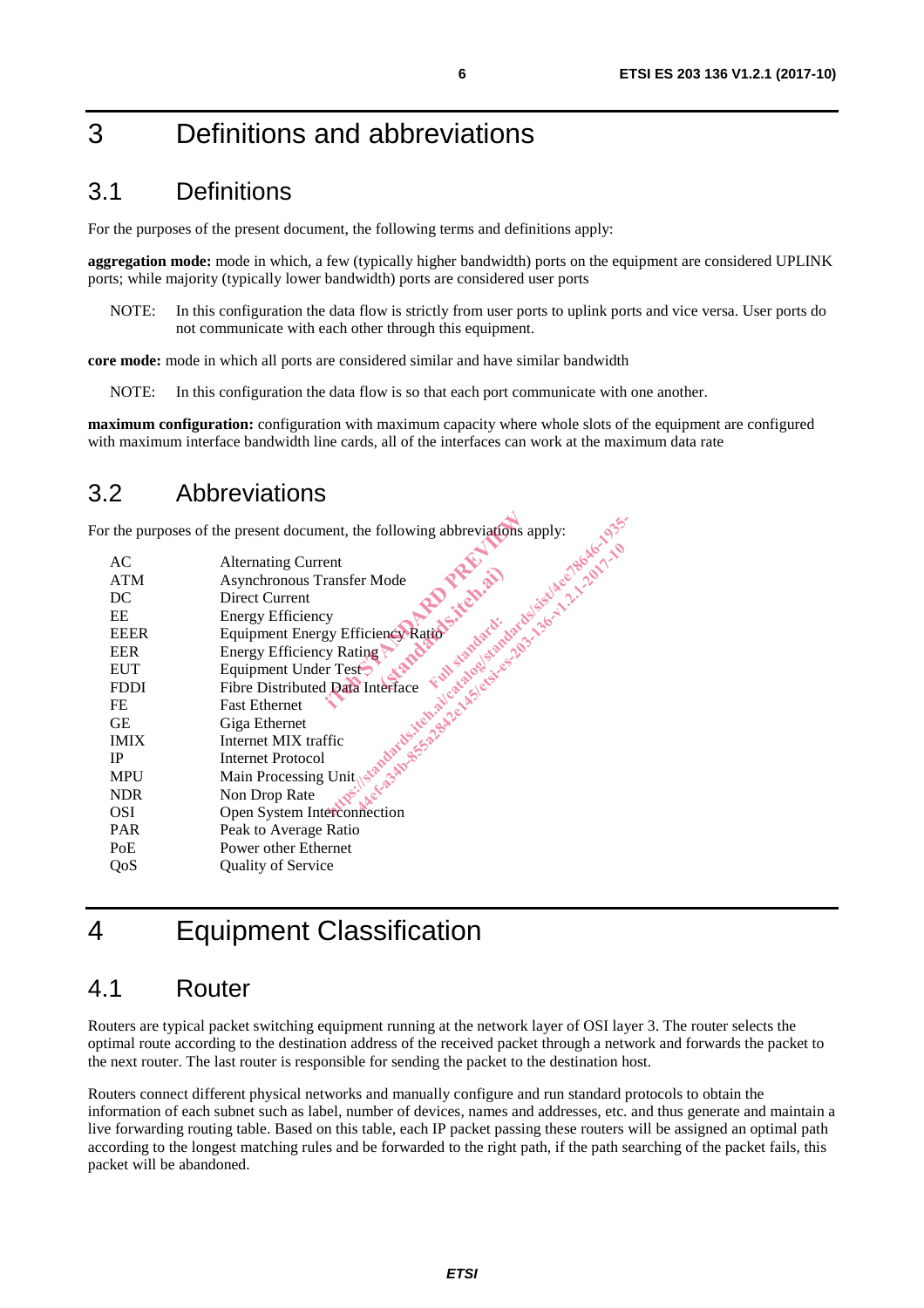The router can connect two or more independent and flexible logical networks using different data packets method and media access method. Routers have not any requirements for hardware in each subnet but run the software using the same network layer protocol.

In light of the router different application scenarios, they can be classified into core routers, service routers, broadband access routers, and aggregation routers (Core, Edge, access routers in ATIS 0600015.03.2009 [1] classification).

Routers have the following typical features:

- 1) Provide multiple protocols on network layer to connect different types of networks.
- 2) Provide multiple types of interfaces so as to realize the conversion between the packets with different encapsulations and transmission across different networks.
- 3) Support packet fragmentation and reassembly.
- 4) Provide large-scale packet buffers so as to support QoS and traffic engineering.
- 5) Provide large-scale routing tables and support large-scale Layer 3 services within intra-networks or inter-networks.

#### 4.2 Switch

Switches generally refer to equipment that exchange information in a communications system. They include Ethernet switches, ATM switches, FDDI switches, and token ring switches. Ethernet switch is widely used because of fast development of Ethernet technologies and its low costs, therefore, switches in the present document refer to Ethernet switches.

Switches are typical packet switching devices at the data link layer of OSI layer 2. Based on the destination data link layer addresses in the Layer 2 switching tables, each received packet, will be assigned an optimal path according to the accurate matching rule and be forwarded to the right path, if the path searching of the packet fails, this packet will be sent to the broadcast domain to which it belongs. The Layer 2 switching table is generated by switch network self-learning. that exchange information in a commutes, and token ring switches. Ethernet<br>and its low costs, therefore, switches<br>devices at the data link layer of OSI la<br>devices at the data link layer of OSI la<br>led to the right path, if at the data link layer of<br>
each received packet<br>
ful standard: if the path<br>
Ful Layer 2 switch

The main function of switches is packet switching at the data link layer, but with the development of network technologies, the relationship between network hierarchy and hardware equipment has become ambiguous, it is not limited to Layer 2 services, the routing function is also integrated into most switches to support Layer 3 services, if the path searching of packets entering the switch fails  $\sin^2\theta$  and it will be delivered to the routing module for path searching and forwarding in Layer 3. For example, some high-level switches also have the routing function, the little differences between switch and router liest routing items and performance specifications. that exchange information in a communications'sy<br>
less, and token ring switches. Ethernet switch is wide<br>
and its low costs, therefore, switches in the present<br>
devices at the data link layer of OSI layer 2. Based<br>
and to the solution of the presence of the presence of the presence of the presence of the data link layer of OSI layer 2. Bas bles, each received packet, will be assigned the right path, if the path searching of the points. The

Switches have the following typical features:

- 1) Support data link layer protocols, such as 802.3, Ethernet II, etc.
- 2) Provide Ethernet optical and electrical interfaces with different data rates.
- 3) Packet buffers are not large and low requirements for QoS and traffic engineering are allowed.
- 4) Demand a large-scale Layer 2 switching table and low requirements for the Layer 3 routing table.

# 5 Definitions of the Equipment Energy Efficiency Ratio for Router and Switch

Based on the routers and switches energy consumption measurements and research, it is showed that the main influencing factors of their energy consumption are the quantity of service boards configured, traffic configuration, traffic load and ambient conditions.

These factors should be taken into account when defining the energy efficiency indicators.

Therefore, Energy Efficiency Ratio of Equipment (EEER) is defined as the throughput forwarded by 1 watt, unit: Gbps/Watt. A higher EEER corresponds to a better the energy efficiency.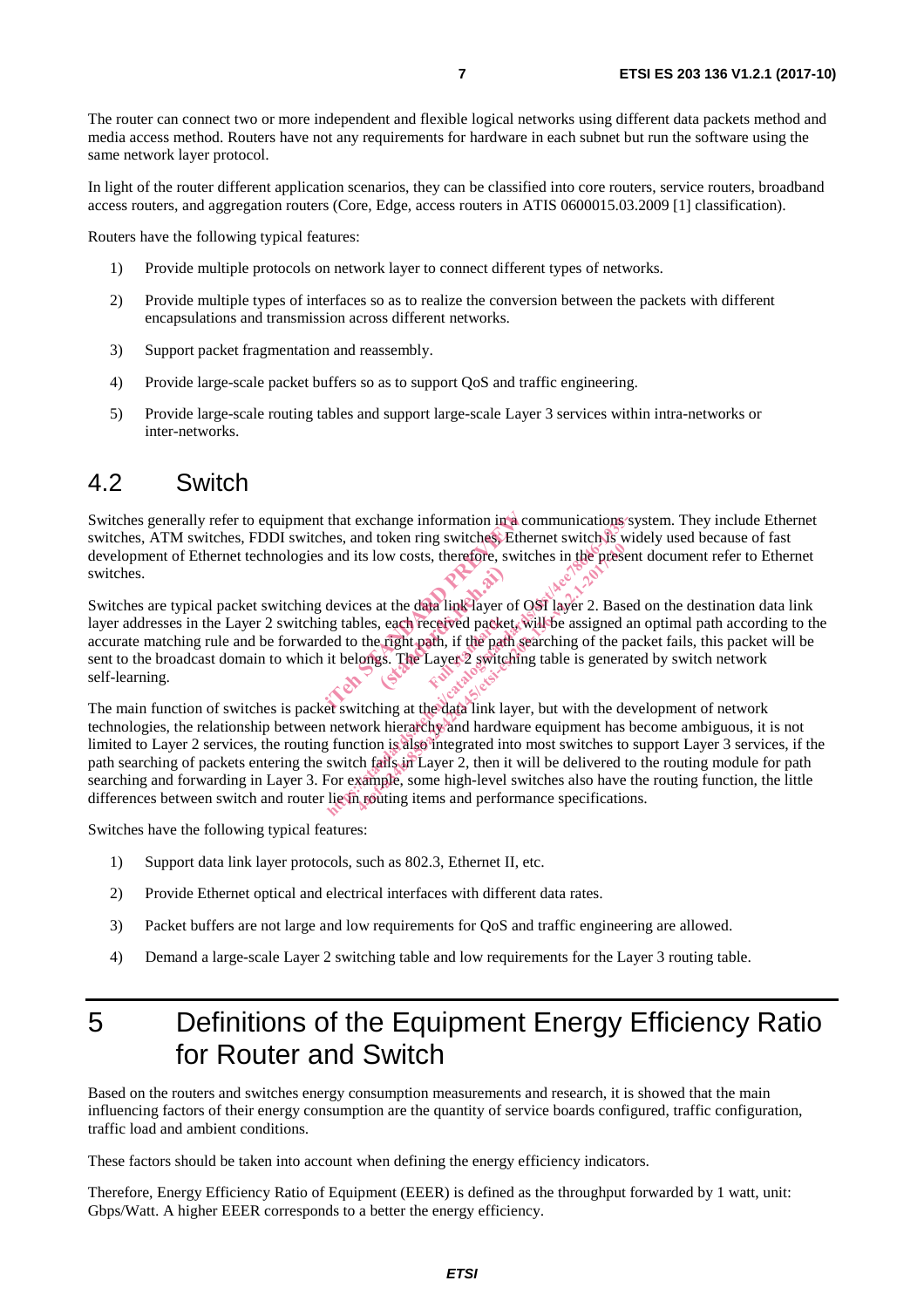Depending on the equipment type application or usage, one shall configure the product in Aggregation mode (uplink/downlink ports) as described in figure 1 or in Core mode (all ports to all ports) as described in figure 2.



**Figure 1: Aggregation mode functionality** 

**Aggregation mode:** in this mode, a few (typically higher bandwidth) ports on the equipment are considered uplink ports; while majority (typically lower bandwidth) ports are considered user ports. In this configuration the data flow is strictly from user ports to uplink ports and vice versa. User ports do not communicate with each other through this equipment. Full on mode<br>There bandwidth



**Figure 2: Core mode functionality** 

Core mode: in this mode all ports are considered similar and have similar bandwidth. In this configuration the data flow is so that each port communicates with one another. This is also called full mesh configuration.